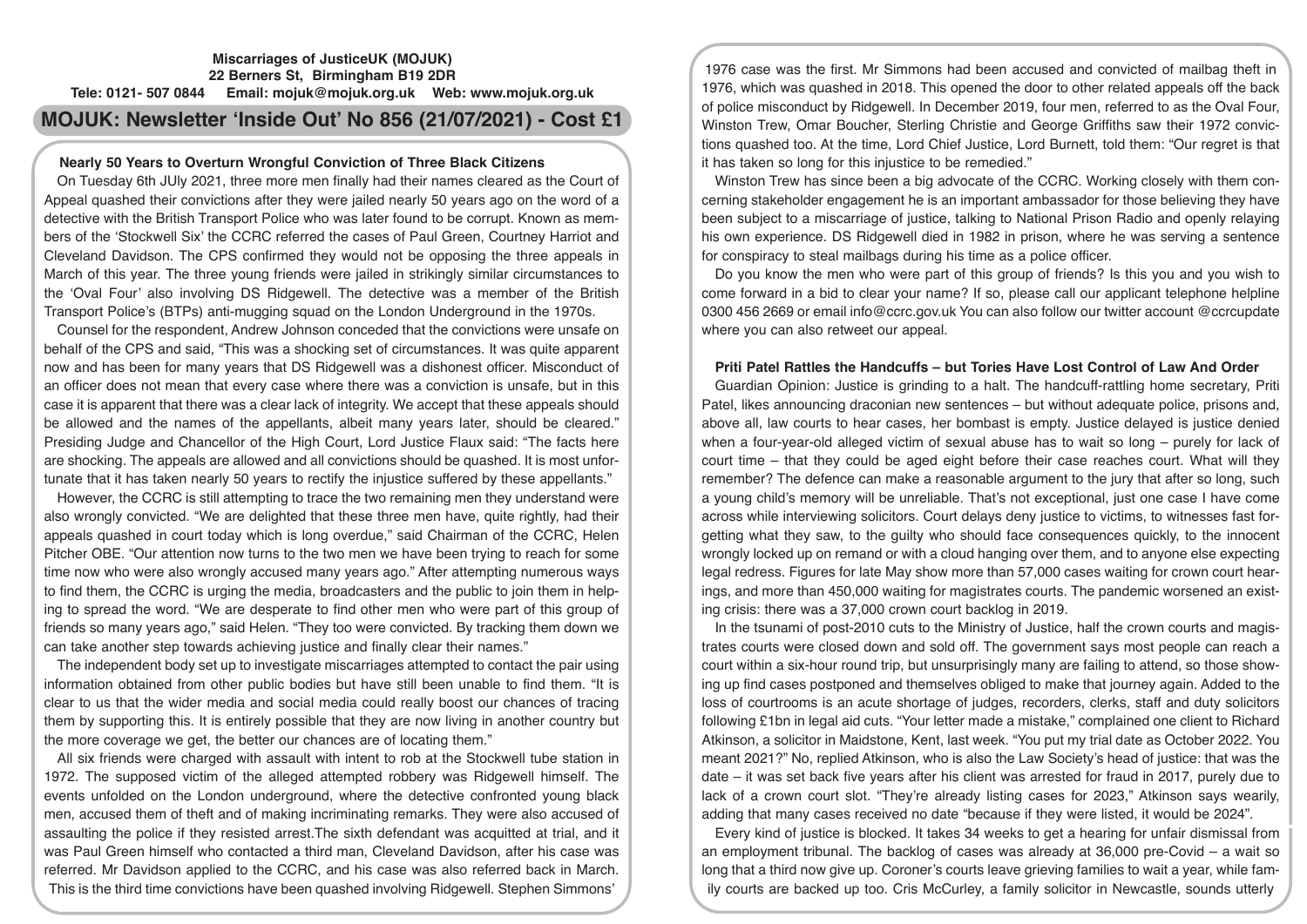distraught. "Every part of the system suffered cuts, with a massive rise in domestic abuse." Three in four domestic abuse cases in England and Wales are dropped before coming to trial. "It's a perfect storm. I've never encountered so much raw emotion." She talks of desperate cases, such as the mother made homeless by an abusive husband amid an acute shortage of refuge places. "I can't get a hearing listed, and waiting makes emotions rougher."

The government may hide all problems behind the pandemic, but in researching the book The Lost Decade, I sat in on the only grant-aided advice centre for parents facing family courts. I heard a nurse, terrified that her foreign ex-husband was about to steal her children, whose passports he holds. Before the cuts she'd have had a legal aid solicitor. During the 2010s, the number of police officers was cut by 15%, community support officers by 40%, prison officers by 26%; 51% of council youth centres in England were closed, and knife crime soared. The Tories inherited from Labour falling numbers of reported crimes, which increased as the cuts hit home. Jimmy McGovern's TV drama Time tells the prison story: with about 80,000 inmates in England and Wales now, the astonishing official projection is a rise to 98,700 over the next five years. That anticipates the home secretary's penchant for regular punishment fixes: Patel's eye-catcher this week is a four-year sentence for anyone entering Britain illegally.

Atkinson says prisons this year have been "the worst I've seen", with inmates "locked in 23 hours a day since Covid, with no family visits for a year. People are in custody with no trial date, yet if they're acquitted, there is no compensation." Rehabilitation? Cuts since 2010 have led to 62% fewer courses being taken by prisoners. Visiting Woodhill prison in Milton Keynes, observing an exceptionally fractious prisoner among a jail full of reoffenders, I asked the governor, Nikki Marfleet, what would best keep them out? "Sure Start," she said without hesitation, "to help families from the day a baby's born. Damage is done so young: that's where I'd put resources." But Sure Start too has been reduced to rubble since 2010.

All this makes law-and-order Tories vulnerable, with concerns about crime raised in recent byelections. All civilisation rests on trust in the law. As victims, witnesses and local communities find the courts seized up with no redress for years, leaving thousands in limbo, Labour needs to capture crime and its causes as its own territory. It's time for Labour to abandon squeamishness about anything that smacks of tough-talk crowd-pleasing: this government's dereliction of duty undermines the bedrock assumptions of any decent society. There's no one better placed than Labour's leader – a former director of public prosecutions – to expose the gulf between Priti Patel's posturing and the law-and-order reality.

### **HMP Cornton Vale Criticised for Segregating Mentally Ill Women**

BBC News: Scotland's female prison has been criticised for how it is managing women with complex mental health needs. Cornton Vale was found to be using segregation as a way to manage "high levels of distress" experienced by some inmates. The Mental Welfare Commission for Scotland found some were experiencing up to 82 days in segregation. This meant up to 22 hours a day in cells described as "sparse and lacking in comfort".

A report compiled by the commission noted that the women "seemed more disturbed" within the separation and reintegration unit (SRU). It added: "For women who were floridly unwell with acute psychosis or manic psychosis, the severity of their symptoms and level of disturbance significantly worsened in the SRU." The commission went on to say it was "concerning to see how little mental health staff were sometimes able to engage with and support women who were acutely mentally ill or distressed". During 2020, a total of 23 women prisoners were kept under Rule 41 - where a

health professional requests they are either confined to their cell or put into segregation - for mental health reasons. A total of 25 of these episodes were recorded, with these lasting from one day to 82 days. The average stint in segregation was just over a month (32 days).

Segregation 'Lead to Escalation' - The commission said: "For those women with more complex mental health problems and vulnerabilities, for whom hospital care was often not an option, segregation appeared to be used as a way to manage their high levels of distress and behavioural disturbance in the custody environment, though it appeared to only lead to escalation." A contract was awarded last year to replace the existing Cornton Vale women's prison with a new facility on the same site outside Stirling. The commission noted that it was "planned that women with mental health needs will no longer be cared for in the SRU". The report said the segregation unit in the new building would be "used solely for women requiring segregation for disciplinary issues" and that women with significant mental health needs should be cared for in what was described as an "enhanced needs area".

The Commission said it has also been told by the Scottish Prison Service that it had updated mental health and trauma-informed care training for new prison officers in autumn of 2020. The report was produced in the wake of work by the European Committee for the Prevention of Torture (CPT), which visited prisons and police facilities in Scotland in 2018. It found cases of delays in transferring mentally unwell prisoners to hospital, saying that the records showed "patterns of escalating symptoms, indicating that each woman's acute illness was evolving whilst they were not receiving the inpatient care and treatment they urgently required". It also highlighted "repeated inequalities" of women in prison being unable to readily access intensive psychiatric care unit beds due to a lack of facilities and pressure on local services.

Claire Lamza, senior manager at the Mental Welfare Commission, said: "This document opens a window on the lives of some of the most marginalised women in society. It gives some insight into the irreparable damage that is being done to those individuals, and we can only imagine the wider impact on their families and communities. We hope this detailed review will be read and acted upon by those who are examining Scotland's future approach to the best ways to care for mentally unwell people in prison. While changes are being made at Cornton Vale, the wider situation needs to be addressed, and Scotland as a society needs to do more."

## **Reclaim These Streets Vigil: Permission Granted to Challenge Metropolitan Police**

*Bindmans Solicitors:* Permission has been granted to Reclaim These Streets in their judicial review challenge to the Metropolitan Police's handling of a vigil in memory of Sarah Everard, and in opposition to violence against women. Reclaim These Streets planned to organise a socially distanced vigil on Clapham Common on Saturday 13 March 2021 both in memory of Sarah Everard and in opposition to violence against women. Following threats of criminal prosecution and fines from the Metropolitan Police, the women brought an urgent court application seeking clarification that gathering for the purpose of protest was not necessarily unlawful. Despite apparently accepting this position in court, the police subsequently refused to change tack, and the women were forced to withdraw from organising the event. A spontaneous vigil did take place, without Reclaim These Streets' involvement. The policing of that event has been the subject of sustained criticism, including in the APPG report published last week.

Reclaim These Streets are challenging by judicial review the police's decisions which forced them to withdraw from organising the event on the basis that: The decisions were based on an unlawful belief that a gathering which was not explicitly exempted under the Health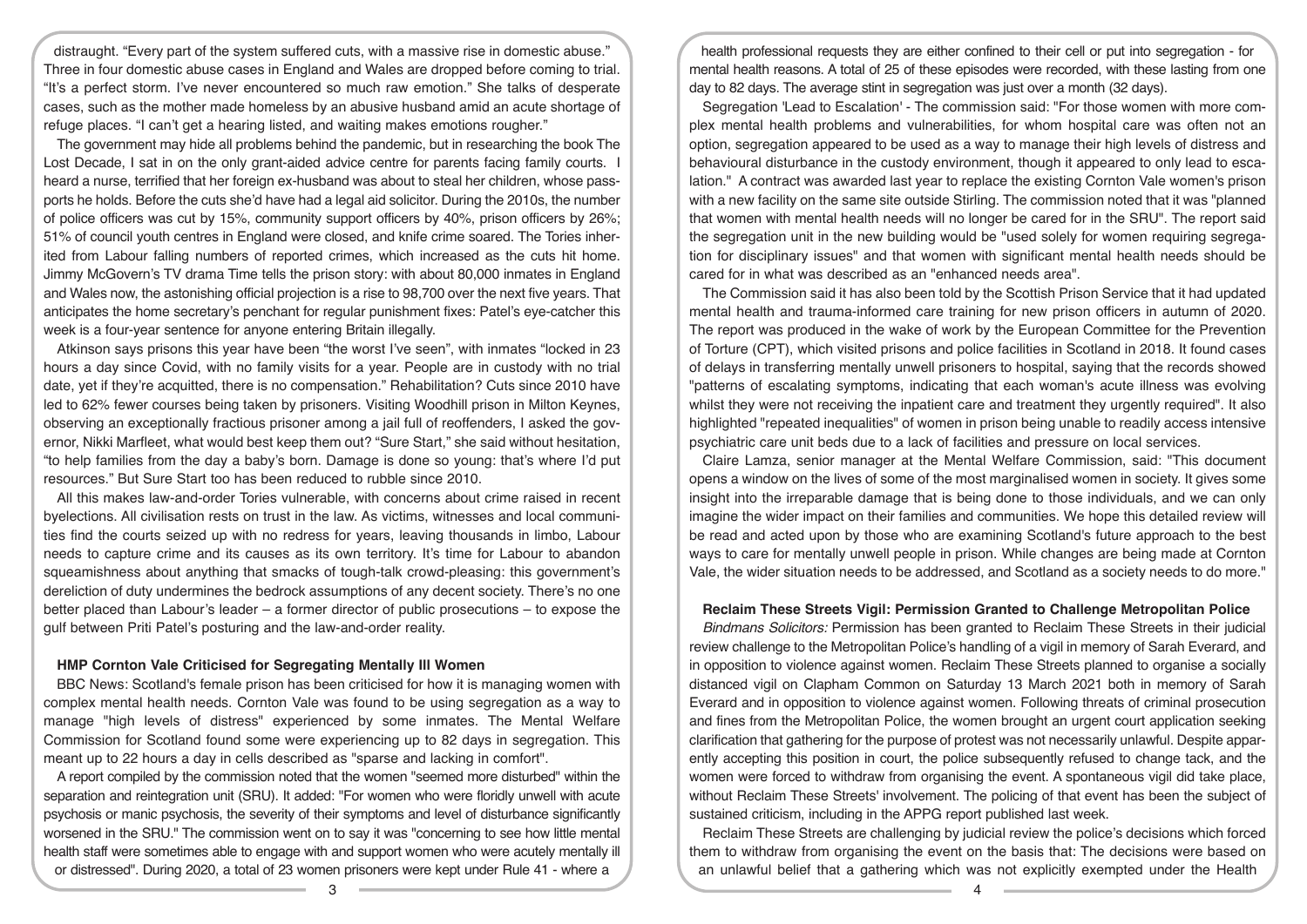Protection (Coronavirus Restrictions)(All Tiers)(England) Regulations 2020 would necessarily breach criminal law; the decisions were a serious and unlawful interference with their rights under Article 10 and 11 of Schedule 1 to the Human Rights Act 1998 – the rights to freedom of expression and assembly, which together protect the right to protest.

The High Court on the 9th JUly 2021, held that the Claimants' case is arguable on all grounds. The case will now proceed to a two day judicial review hearing, on a date to be decided by the court. John Halford, joint Head of the Public Law and Human Rights team, and partner at Bindmans LLP said: Protest rights are vital and no forms of protest are more vital than those that seek to expose unlawful killings and demand accountability. Here the police lost sight of that, blinkering themselves with the Covid-19 regulations and maintaining a position than any protest involving more than two people was unlawful. The Permission decision marks the Courts' willingness to grapple with what happened and decide whether rights really could be compromised in this way.

Jamie Klingler of Reclaim These Streets said: We are pleased that the court has recognised the strength and importance of our case by granting permission for a full judicial review. If the Police cannot be held accountable for suppressing an organised, safe and peaceful vigil on the issue of violence against women and girls in the immediate aftermath of a murder by a serving police officer, then when where can there be any accountability? And what meaningful protest rights are there for anyone? Bindmans LLP is acting for the Claimants in the case: Anna Birley, Jessica Leigh, Henna Shah and Jamie Klingler. Tom Hickman QC of Blackstone Chambers, and Adam Wagner and Pippa Woodrow of Doughty Street Chambers, are instructed as counsel.

## **CCRC: Murder Cases Reopened in Wake of Sally Challen Appeal**

Hannah Summers, Guardian: A number of murder cases are being re-examined to investigate possible unsafe convictions where coercive and controlling behaviour may not have been available as a defence, the Observer can reveal. The Criminal Cases Review Commission began the painstaking work of sifting through 3,000 cold cases in the wake of the landmark case of Sally Challen, who was jailed for life after killing her abusive husband in 2010 but later had her murder conviction quashed in the wake of new, coercive control laws introduced in England and Wales. Fresh evidence that found she was suffering from two mental disorders at the time of the killing meant her case was returned to the court of appeal in 2019, and she walked free due to time already served after submitting a plea of manslaughter.

Now the CCRC is appealing to anyone who has had their case rejected by the court of appeal and believes they may have suffered a miscarriage of justice because coercive control – a sustained pattern of abuse intended to harm, punish or frighten – was not explored as a factor during their trial. So far, the commission has identified at least five cases which are undergoing further investigation and could be returned for appeal. "This is not a static number. Investigations are continuing, and hopefully it will go up as more cases are identified," said Linda Lee, one of the CCRC commissioners. "We are looking at murder cases where coercive control may have had a serious impact on events but wasn't raised because nobody recognised it or thought of it at the time." Coercive control was made a specific criminal offence in 2015 and can be used as a partial defence to murder where the victim's controlling behaviour affected the defendant prior to the offence.

Challen's son, the domestic abuse campaigner David Challen, said: "Our family is really welcoming of a review of any cases where someone has killed as a result of their experience of coercive control and that abuse was not recognised. My mother says that many other women who are victims of abuse are in prison serving life sentences for murder instead of manslaughter – she knows this

because she has met them. If only a small handful of cases or even one case can be overturned as a result of this process, it will be worth it because the transformative impact on the life of that person and their family is huge. We're not just looking at the cases of cis women who were in heterosexual relationships. We are inviting anyone who believes coercive control played a role in their case – and there may be potential to examine fresh evidence – to make an application." Lee, a former president of the Law Society, said she could not comment on individual cases but that one scenario, for example, may be that a mental health issue stemming from coercive control was not explored at trial but warranted the gathering of fresh expert evidence.

Harriet Wistrich, a lawyer with the Centre for Women's Justice, which has done some work with the CCRC, said: "The problem with some of the cases that we've seen is that women do not disclose abuse or are too frightened or ashamed to discuss it for a variety of reasons, including that they may fear for their safety or that their children will be taken away." Kate Paradine, chief executive of the charity Women in Prison, said: "Nearly two-thirds of female prisoners are survivors of domestic abuse. We know that earlier intervention to provide safety and support could have prevented women being swept into the criminal justice system. Domestic abuse and coercive control wreak a devastating impact on survivors and our society, so we must ensure all parts of the justice system take this into account."

## **'The Met Colonised my Life for 34 Years', Says Daniel Morgan's Brother**

Elliot Tyler, Justice Gap: The brother of Daniel Morgan has accused Metropolitan police commissioner Cressida Dick of putting 'every possible obstacle' in the path of progress into the investigation of the 1987 murder and called for her to resign. Alastair Morgan was speaking in the aftermath of the long-awaited report into the unsolved murder of his brother, private detective Daniel Morgan before the Police and Crime Committee at the London Assembly and called for the resignation of Dick. The Metropolitan Police was accused last month of 'institutional corruption' over its 34 year cover-up of the murder of private investigator Daniel Morgan in the report of the independent panel which was set up by set up by Theresa May as home secretary in 2013. The panel report revealed the Met's seven year refusal to allow access to its own Holmes database. The panel chair Baroness Nuala O'Loan said the force's primary objective had been to 'protect itself' for its own failings.

Despite multiple investigations and a collapsed trial, no-one has been brought to justice over the father-of-two's murder, with a 2021 independent review finding that the Met Police had concealed or denied failings in the case. 'We've been through five investigations, one of which lasted six years, and one which I have latterly been told was not actually an investigation into my brother's murder,' Alastair Morgan told the committee. 'We've also been through an inquest, a two-year High Court disclosure battle, the longest pre-trial hearing in British criminal history lasting nearly two years before the collapse of the last prosecution, and then on top of that, we've had this eight-year inquiry. The only way I can describe all of this is to say that the Met has colonised my life for the last three-and-a-half decades.'

Alastair Morgan revealed that he had received a 'short letter' from Cressida Dick to apologise and that it did not include any acknowledgement of 'her own involvement in delaying and obstructing' matters. As well as delays to the panel report, Morgan holds Dick responsible for a 'shoddy "cut and paste"' report into the case delivered some 15 months after the collapse of the trial in 2011. 'My job isn't finished,' he said. 'It's pretty obvious that there is corruption, those cases happen on a regular basis, though I think they just pluck the low-hanging fruit.' Morgan identified three commissioners – Peter Imbert, John Stevens and Cressida Dick –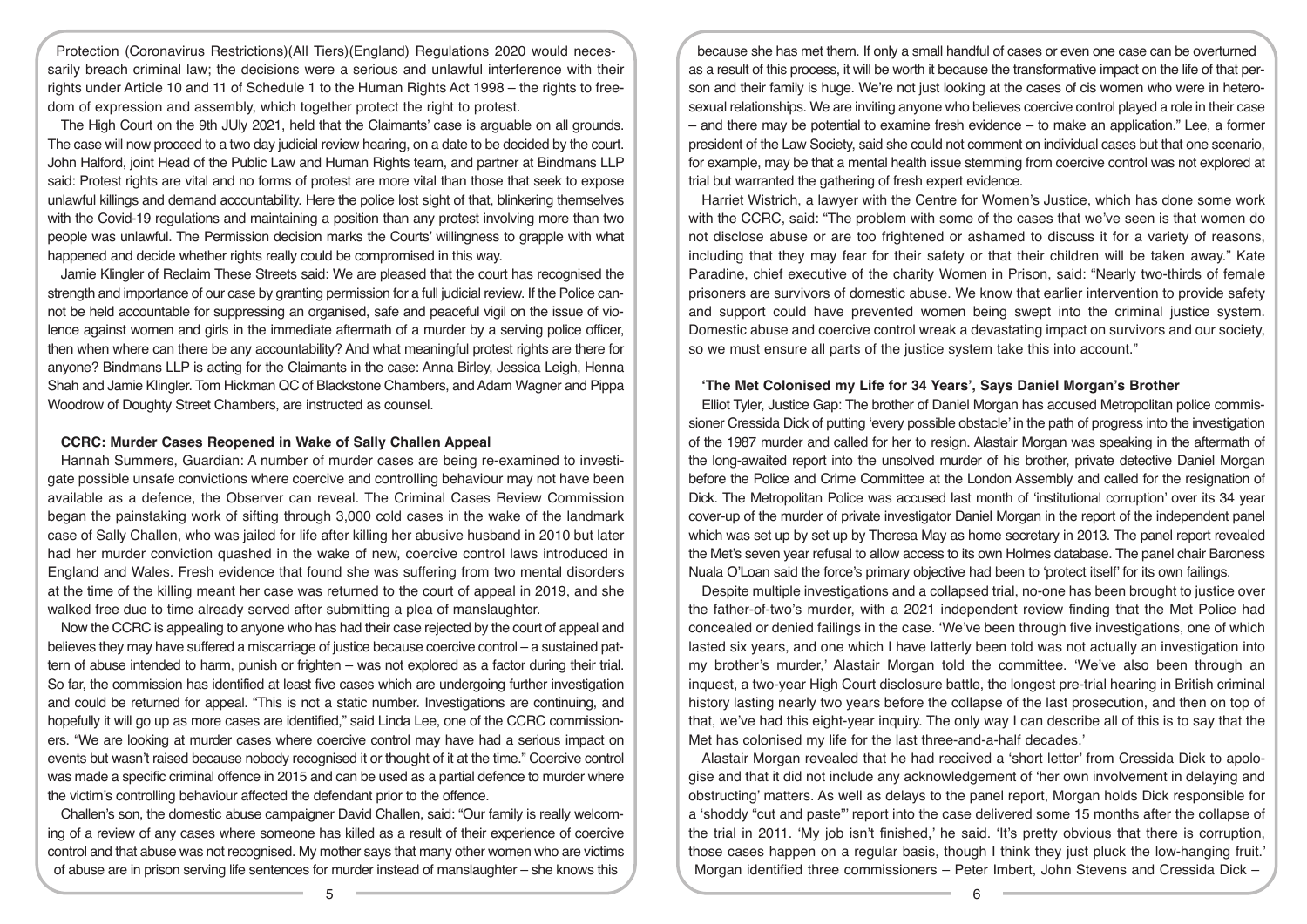as being 'reprehensible in their behaviour'. Recalling his first meeting with former Deputy Assistant Commissioner Roy Clark in 1997, Morgan added: 'I wanted such pressure to be put on them so they couldn't wriggle around, or duck and dive, or lie anymore.'

He went on to claim he had been 'grossly misled' and subsequently discovered his concerns had been dismissed by Clark as paranoia in private correspondence as revealed in the panel report. 'I don't cry easily, but I felt like sitting down on the sofa and bursting into tears,' Morgan told the committee. Tthat Clark later became a director of investigations at the Independent Police Complaints Commission, Morgan said, 'exemplified the kind of institutionalised police corruption' that he had personally experienced. Asked what the Met's priorities should be following the publication of the independent report, Alastair Morgan said: 'Deep, deep cultural change. Nothing less than that would be worthy for this country. A duty of candour, above all, would be the most relevant to me.'

He spoke about the emotional toll of the family's fight for justice and, in particular, the impact on his mother who died three years ago. 'It was an open wound for her, even on her death bed. It's part of the psychological brutality inflicted on people in my position.' Even though the murder took place more than three decades ago, he told the committee he continued to feel a fear of reprisals. He also said he had received telephone death threats. 'Thinking about what happened to my brother, and the people behind it, it scared me. I can remember going with my disabled partner down to her car, every morning, feeling like I had to escort her – to the extent of looking under the car for bombs.'

#### **Criminal Purgatory – Release Under Investigation – is the End In Sight?**

*Sam Sharp* Senior Paralegal at QS Jordans writes about the controversial Release Under Investigation Regime and whether the new Consultation on pre-charge Bail will address the concerns of victims and suspects The Government has recently announced a consultation into pre-charge bail following criticism of the new Release Under Investigation Regime. Announcing the Review Home Secretary Priti Patel accepted the concerns commenting that: 'Since rule changes in 2017 there have been concerns that pre-charge bail is not always being used where appropriate to protect victims, investigations are taking longer to conclude and that this has had adverse impacts on the courts.' She further intimated the Government was looking to achieve a balance: 'Our aim is to have a system which protects victims, enables the police to investigate crimes effectively and respects the rights of individuals under investigation. ' In order to address whether this consultation can deliver an effective resolution of the problem it is worth revisiting how we came to be in this situation.

*Historical Context:* Before 2017 both practitioners and campaigners were calling for the end of unrestricted pre-charge bail periods which resulted in individuals accused of a crime being left in limbo for months or even years before being notified as to whether the case would go any further. This practice came to the forefront of the public eye in the case of Paul Gambaccini who was left on pre-charge bail for a year before the cases being brought were dropped. On the back of this, the Government in 2017 through the Police and Crime Act brought in reforms to combat the issue. Amber Rudd the then Home Secretary stated 'Precharge bail is a 'useful and necessary tool but, in many cases, it is being imposed on people for many months, or even years, without any judicial oversight – and that cannot be right. These important reforms will mean fewer people are placed on bail and for shorter periods. They will bring about much-needed safeguards – public accountability and independent scrutiny – while ensuring the police can continue to do their vital work'

In effect, the reforms introduced time limits to pre-charge bails, initially a 28-day time limit which could only extended if it could show that it was appropriate and necessary. For example, in a complex case, an extension of three months can only be authorised by Superintendent or above. If there was need for a further extension that would have to be to be achieved via the Court. Ministers at the time proudly stated that the reforms "would bring an end to those long periods of bail without any independent oversight that we have seen in the past" and praised the police for their swift and efficient work in preparing for these new rules.

*Release Under Investigation – What actually happened:* Unfortunately, the pre-charge bail reforms came at a time when many police forces around the country were suffering from both a lack of funding and resources. Faced with the new time restrictions placed upon them and lack of resources to effectively investigate allegations it was inevitable that they would look for an alternative to the new regime for bailing suspects pre-charge. Release Under Investigation (RUI) was seemingly the answer. What is a RUI: If a suspect is released under investigation (RUI) it means that the individual will be released from custody but unlike a pre-charge- bail, there will be no conditions placed upon them. Effectively they are free to return to their normal lives until the day that they receive a letter containing a ' postal requisition' to say that they are being charged or being informed that charges will not be pursued. The police, once they have released the individual, are at liberty to continue with their investigation without any time limits being placed upon them. Additionally, once released the police are not mandatorily forced to tell the suspect that the investigation is still on-going or even that it has come to an end. Particular poor practices arose in regard to this.

*What was the Impact of RUI?* The Law Society in recent reports highlighted a significant decrease in the use of bail post-2017 and an upward trend in the use of RUI's. For example, the London Metropolitan Police Force in 2016- 2017 (Pre- Reform) bailed 67,838 individuals before being charged whereas post-reform 2017-2018 only 9881 were bailed but 46,674 were released under investigation. This pattern can be seen around the country, for example in Cleveland 2016-2017(Pre-Reform) 1693 individuals were bailed before being charged whereas in 2017-2018 only 78 were bailed and 4364 were released under investigation. Similarly, in Nottingham in 2016 -2017 (Pre-Reform) 7392 individuals were bailed before being charged, whereas 2017-2018 562 bailed and 4728 released under investigation.

*What are the consequences of RUI's to the individual involved?* The current Law Society briefing highlights investigations where RUI's have been used which have been allowed to run on for months and years. They highlighted in the briefing that in Nottinghamshire the average individual released under RUI is under investigation status for 114 days and in Surrey 288 days. In my own firm we have seen cases left by the police in limbo under RUI for 12 months and above , furthermore, despite the fact that the National Police Chief's Council ("NPCC") issued guidance in 2019 which recommended that suspects be updated every 30 days, it can be seen that the majority of police officers fail to do this.

Inevitably the longevity of the investigation stage has negative impacts on both the victim and the suspect. They are both are left in a situation where they are placed under enormous stress without any real support. Victims are inevitably left in a situation where they do not know for a long period whether they are believed, when they may have to go to court, whether they will obtain justice, or if the accused will continue to be an immediate risk to them. Questions such as can they go on holiday, can they move, what should they do if they come across the accused on the street or the supermarket all become major issues for them every day.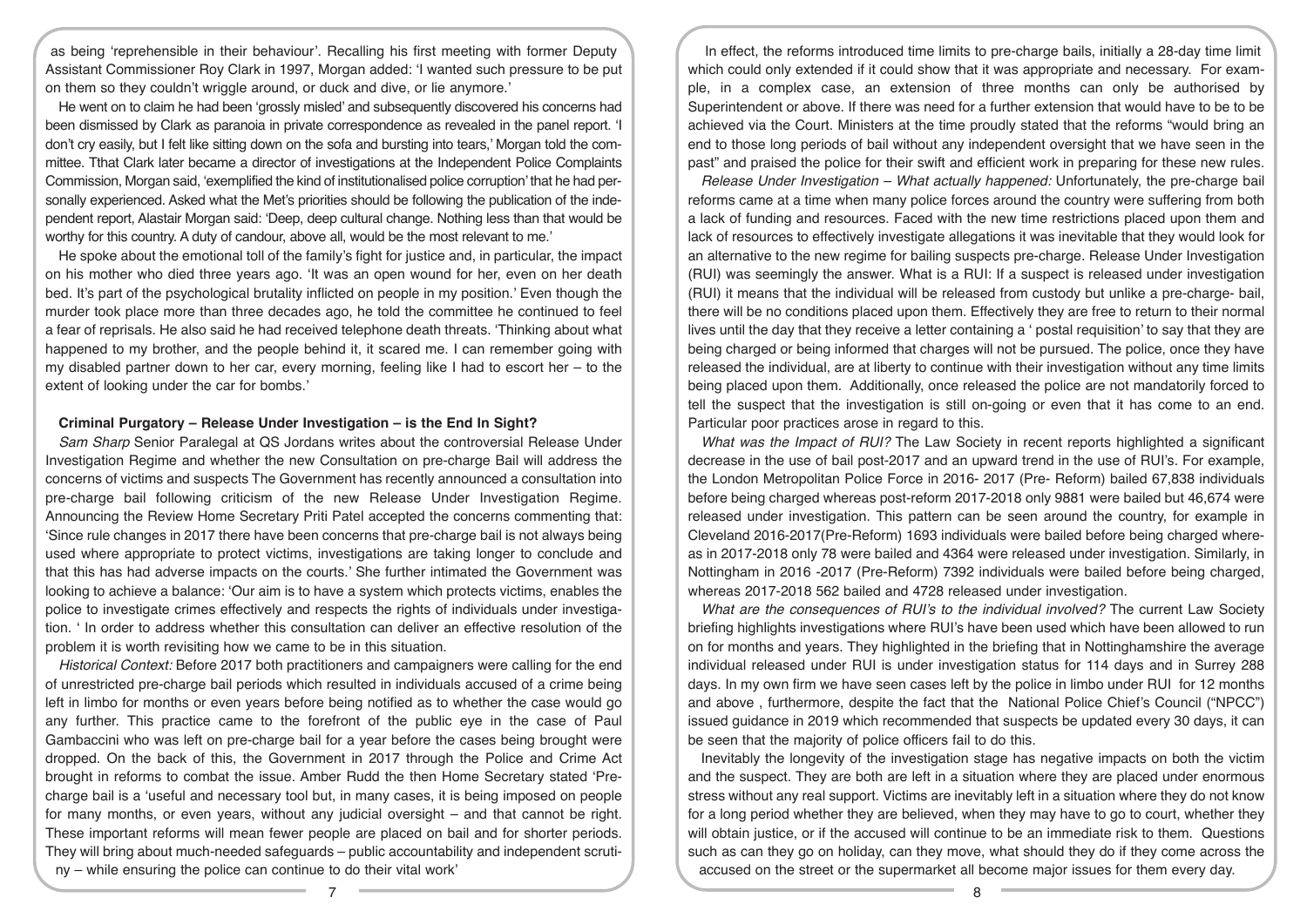The suspect is equally left in a situation where they never know when the letter will arrive and therefore unable to move on in their lives. They may find it impacts on their employability , their family relationships , their reputation , their financial stability and it is extremely likely that this may cause a huge strain on their mental health and those around them in a process which at the end of the day could come to nothing. It can be particularly damaging in sexual offence cases where a suspected person may have children or access to them , as this may often then be restricted. Quite apart from the enormous impact elongation of the process has on the key players, sight should not be lost of the increased cost of logistics in prolonging the process in order to release the pressure on the Police. Individuals move and for one reason or another may not provide addresses to the investigation force. When the postal requisition arrives it may well go to the last known address and as a result, the individual may not even know that they are charged until they are arrested and dragged to court for not meeting the requisition requirements, all adding to the cost and time involved in the process . Complainants and witnesses in such cases may be asked to give evidence in trials that are no longer fresh in their minds. Many investigations have themselves fallen into disarray as Officers go off sick as they are pressured to handle an increasing burden of cases under investigation.

*What about the Lawyers:* Firstly, the legal aid fee scheme is not fit for purpose and RUI's put an even greater strain on this. Solicitors who attend their clients on legal aid basis at the police station do so on a fixed fee and once they have been released on RUI's there is no additional funding to cover the subsequent issues that arise. Those on RUI's will inevitably need further support or advice in respect of chasing up their investigation. Acting Solicitors are left in a loselose situation. The advice they give to their client about chasing up an investigation whilst on a RUI is quite simply not clear cut and brings risks since chasing up after some time could result in the police restarting an investigation that had previously been forgotten about. 'Let sleeping dogs lie' can then seem attractive but equally fails to be cost effective or to bring a matter to a final conclusion. There is certainly no recompense of the inevitable extra resources needed to deal with a stressed and emotionally strained client who has been left in purgatory.

*The Public criticism of RUI's* Similar to the pre-2017 reforms of the pre charge bail period there is now a growing chorus of criticism of RUI's. The Law Society is one of the loudest critics of RUI's having published a briefing that has made several recommendations. The Government introduces time limits for RUI. That the police report data on RUI usage centrally. That the police ensure decisions on RUI/bail are proportionate and informed by the potential risk to the public. Following on from the briefing which at the time received widespread media attention the Home Office late last year indicated that they would be reviewing RUI's. It was further announced in February of this year that there will be a public consultation on pre-charge bail reform. This has been welcomed by Richard Miller Head of Justice at the Law Society of England and Wales who has stated that the Law Society will fully contribute to the consultation..

*What is the Government now Proposing?* The return of pre-charge bail Firstly The Government is proposing to end the presumption against pre- charge bail, instead requiring pre-charge bail to be used where it is necessary and proportionate and to add a requirement that the police must have regard to the following factors when considering whether application of pre-charge bail is necessary and proportionate: The severity of the actual, potential or intended impact of the offence; The need to safeguard victims of crime and witnesses, taking into account their vulnerability; need to prevent further offending; need to manage risks of a suspect absconding; and need to manage risks to the public.

*The Control of the Grant of Bail – Different Models*: The Government propose to amend the statutory framework governing pre-charge bail timescales and authorisations and seeks views on three potential models. All three models propose: restoring the initial bail authorisation to custody officers: introducing additional points at which the investigation including the use of pre- charge bail will be reviewed; maintaining an initial bail period – but increasing its length; and maintaining judicial oversight but changing the point at which judicial oversight of authorisations is introduced. The proposals suggest different models of authorisation and consequent time periods .

*Effectiveness of bail conditions*: Finally, the Government is seeking views on how bail is controlled and the relevant sanctions that should be imposed for those in breach. What should we make of the new proposals? It would be wrong not to recognise this is a genuine attempt by the government to respond to a serious issue , but the challenges in finding an effective solution will be diverse and simply returning the presumption of bail and tinkering with the time periods and authorisations for this may not necessarily address this complex problem . Unless the Police and CPS are adequately resourced to deal with any new system, then it is likely that the proposals will not meet their aspirations.

The consultation also recognises the unique problem that many suspects are now never arrested but attend as volunteers and having an effective way to monitor these voluntary attenders will be an equal challenge. Currently the system for booking in volunteers in complex and administratively challenging for the police with technology or equipment that often does not work. The reality is a new system of pre-charge bail which offers assurance to victims and those under investigation is urgently needed, but it has to be workable and effective. The outcome of the consultation will need to be watched with interest.

## **Mental Capacity and the Immigration System**

Brian Dikoff , Freemovement: What is mental capacity? This is relevant to immigration how exactly? What are you doing to address the problem? Assisting migrants who lack mental capacity to instruct a lawyer, or whose capacity fluctuates, can pose challenges. Without having clear instructions on a person's immigration history and what they would like to do, it can often be impossible to provide legal advice and representation. Law Society guidance is also clear that solicitors can only continue to act with capacitious instructions, such as from a litigation friend.

The Mental Capacity Act 2005 (MCA) defines "mental capacity" as the ability to make specific decisions at a specific point in time. A straightforward example of someone who lacks mental capacity would be someone who is in a coma. Mental capacity can however be more difficult to assess. For example, those who are under the influence of drugs and alcohol may temporarily lose capacity to make certain urgent decisions. The MCA is a crucial piece of legislation which provides a systematic framework to safeguard a person's right to make their own decisions about their own life in various different situations. The main thinking behind the MCA is the idea that people have the right to live as they choose. Just as people with capacity are able to make their own decisions about their lives, the MCA's purpose is to support and enable — as much as possible — those without capacity to do the same. Put simply, the idea is that individuals should be able to become the author of their own lives.

There are five main principles underpinning the MCA: 1) A person must be assumed to have capacity unless it is established that they lack capacity. In other words, a person cannot simply assume that another person lacks capacity, even if he suffers from conditions associated with lack of capacity such as dementia. 2) A person is not to be treated as being unable to make decisions unless all practicable steps have been taken without success to help them to do